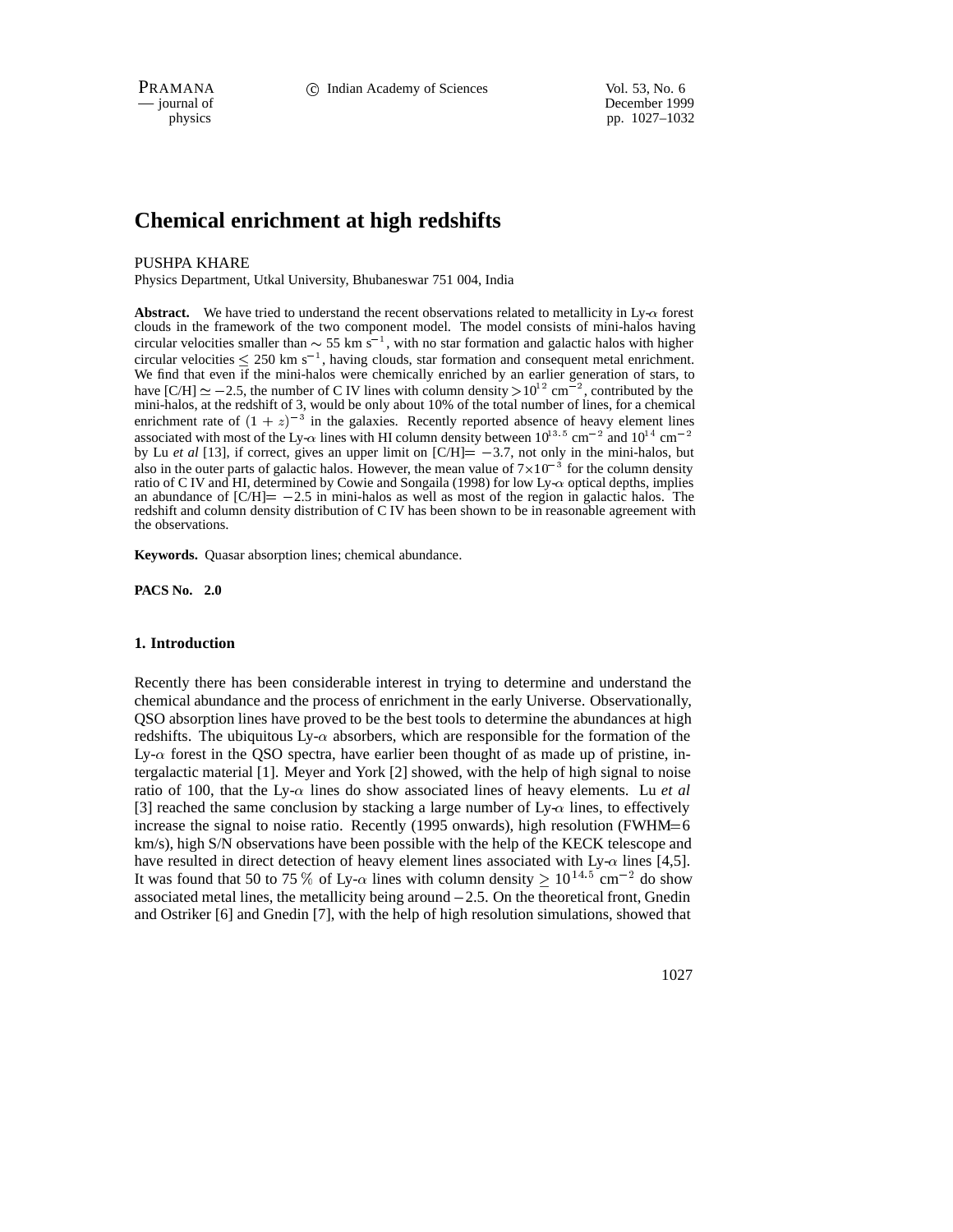# *Pushpa Khare*

the first generation of stars could have formed at redshifts of about 15 (due to molecular hydrogen cooling) as a result of which the Universe could have been reionized, temporarily halting the star formation, which would resume at a lower redshift. The Pop III stars are however too few and could only enrich the Universe to a metallicity of  $10^{-5}$  solar. Individual objects e.g. protogalaxies or QSOs, could have reached solar or higher metallicities at  $z \simeq 6$  through Pop II stars. Metals from protogalaxies could have spread in the neighbouring IGM through SN explosions and more efficiently through galaxy mergers. Pop II stars could have enriched the Universe to a mean metallicity  $(Z/Z_{\odot})$  of 1/200 at a redshift of 4. Large variation in the IGM metallicity is predicted with high density regions having  $(Z/Z_{\odot})$  of 1/30 and the low density regions having essentially no metals. According to these simulations, the Ly- $\alpha$  lines with column density  $\geq 10^{14}$  cm<sup>-2</sup> form in filaments surrounding and connecting collapsed objects while smaller column density clouds occupy voids, so that  $Ly-\alpha$  lines with lower column density are not expected to show associated heavy element lines. Attempts to detect such lines have recently been made by two groups which obtained conflicting results. Lu *et al* [8] used the method of stacking of high resolution data for weak lines, thereby obtaining an effective  $S/N$  of 1860. They failed to detect C IV lines and obtained an upper limit of  $-3.5$  for the abundance of C in such clouds. Similar conclusion was drawn by Dave *et al* [9] who tried and failed to detect O VI lines associated with weak Ly- $\alpha$  lines. Cowie and Songaila (1998), on the other hand, used a new method based on optical depths to determine the C IV/HI ratio and obtained a mean value of N<sub>CIV</sub>/N<sub>HI</sub> of  $7\times10^{-3}$  for weak Ly- $\alpha$  lines. We have tried to understand these observations in the two component model of Ly- $\alpha$  absorbers.

This model has recently been considered in somewhat detail by Chiba and Nath [10]. The model, based on CDM models of structure formation, assumes that the  $Ly_{\alpha}$  absorption lines are produced by virialized gas clouds. The gas confined to the smaller halos, called the mini-halos (with circular velocities between 15 and 55 km s<sup>-1</sup>), do not undergo enrichment as the star formation in these may be inhibited by the suppression of radiative cooling due to photoionization. These mini-halos will contribute more to the lower HI column density Ly- $\alpha$  lines which may not be accompanied by lines of heavy elements. Gas in bigger halos called the galactic halos  $(55 \le V_c \le 250 \text{ km s}^{-1})$ , on the other hand, would cool and form clouds and stars and would contribute more to the higher HI column density Ly- $\alpha$  lines which will be accompanied by lines of heavy elements. The limits on  $V_c$  pertaining to the two types of halos are based on various physical reasons. The lower limit on  $V_c$  ( $\sim 15$  km s<sup>-1</sup>) is roughly the value below which the perturbations in baryonic mass are suppressed. The upper limit on  $V_c$  ( $\sim$  55 km s<sup>-1</sup>) for mini-halos is roughly the value below which photoionization suppresses cooling and formation of clouds.

### **2. Calculations**

Here we describe the calculations very briefly, details can be seen in [11]. We assume the Press–Schecter type of mass distribution of the virialised halos and assume the baryonic matter density to be 0.05 times the total matter density. We assume the galactic halos to have clouds and calculate the total column density along a given line of sight as the sum of column densities in all the clouds that may lie along the line of sight. The clouds are assumed to be in pressure equilibrium with the hot intercloud medium. We have used photoionization code 'CLOUDY' to calculate the fraction of ions. With all these assumptions,

1028 *Pramana – J. Phys.,* **Vol. 53, No. 6, December 1999**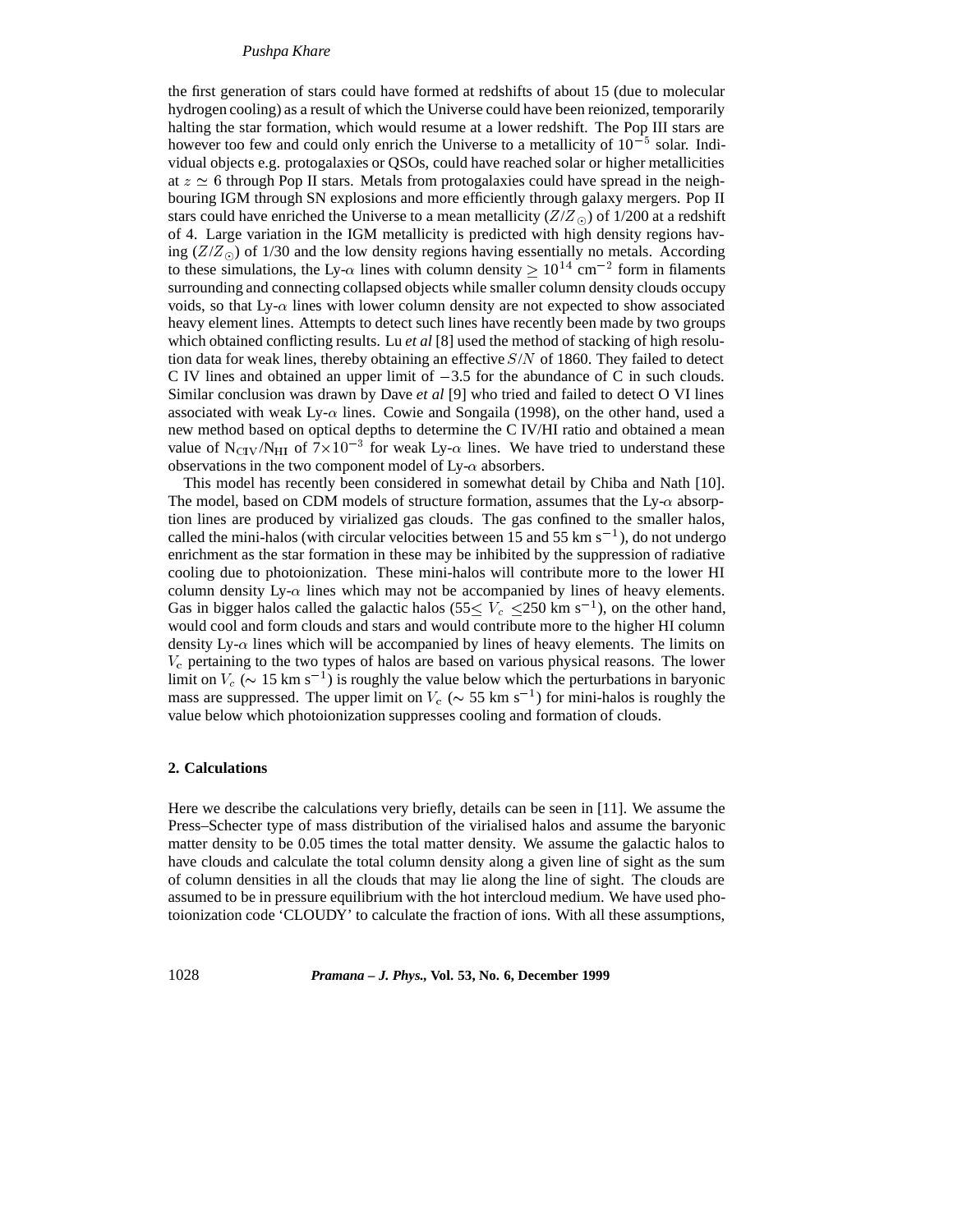we can calculate the column density of any ion along a line of sight through a given halo at a given impact parameter. The number of clouds per unit volume at the centre of the galaxy is the only unknown factor. Its value is obtained by making the predicted redshift distribution for Ly- $\alpha$  lines match with the observed values.

# **3. Comparison with observations**

#### 3.1 *Column density distribution of neutral hydrogen*

The column density distribution function,  $f(N_{\text{H1}})$ , is defined as the number of absorption lines per unit column density per unit redshift path which is defined by  $X(z)=2/3[(1 +$  $(z)^{3/2} - 1$ ] for  $q_0 = 0.5$ .

A comparison of the observations with the predictions of our model is presented in figure 1a.

### 3.2 *Redshift distribution of C IV lines*

We assume the abundance of carbon to depend on the redshift as  $Z(z) = Z(0)(1+z)^{-\delta}$  in the galactic halos. For mini-halos we have assumed a constant abundance of  $\text{[C/H]} \simeq -2.5$ ,



**Figure 1.** (a) Column density distribution of Ly- $\alpha$  lines. Solid and dashed lines are at  $z = 2.31$  and  $z = 3.35$  respectively. Stars and solid triangles are observed values at  $z = 2.31 z = 3.35$  respectively. (**b**) Redshift distribution for C IV lines with  $N_{\text{CIV}} > 10^{13}$  cm<sup>-2</sup>. Small-dashed, solid and long-dashed lines are for  $\delta = 0,3$ and <sup>4</sup> respectively. Dash-dotted line is the distribution obtained with the assumption of an upper limit on radial distances for which chemical enrichment has occurred while long and short dashed line is for the case of an abundance gradient being present in the galactic halos ( $\delta = 3$ , for both cases), assuming an abundance of -3.7 due to an earlier generation of stars. Triangle shows the observed value for the data set collected from the literature (table 1), circle shows the observed value for the poissonian sample (obtained by counting lines within 200 km  $s^{-1}$  of each other as one line), while square represents the value for the data from Songaila [14].

*Pramana – J. Phys., Vol.* 53, No. 6, December 1999 1029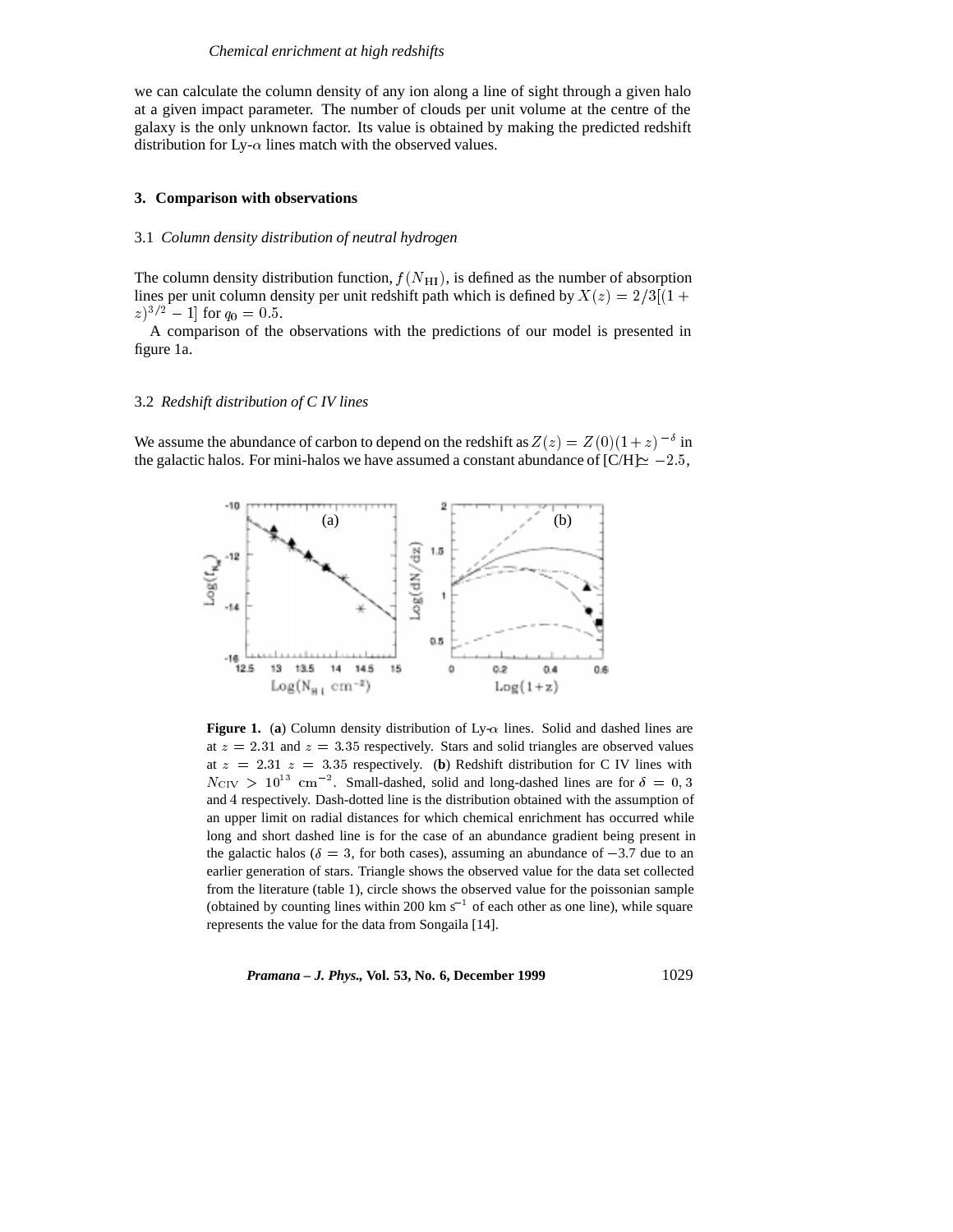# *Pushpa Khare*

assumed to be produced by the Pop III stars. In figure 1b we have plotted the results of calculation for the redshift distribution of C IV lines for both galactic halos and mini-halos together for  $N_{\text{C IV}} > 10^{13} \text{ cm}^{-2}$ . The observed values of  $dN/dz$ , have been obtained by a maximum likelihood analysis of the data collected from the literature. One important result that emerges from this is that the contribution of mini-halos, assuming the abundance in these halos to be [C/H]=  $-2.5$ , to the C IV lines with column density  $> 10^{12}$  cm<sup>-2</sup> is only about 10% of the total number of such C IV lines at  $z = 3$ .

### 3.3 *Column density distribution of C IV lines*

The observed column density distribution function of C IV clouds at  $2.52 < z < 3.78$  has been plotted along with the model results for  $z = 3$  for C IV, for  $\delta = 3$  and 4 in figure 2a. At lower column densities the model predicts many more lines than the observed number. The observed data, however, may be incomplete below  $6 \times 10^{12} \text{ cm}^{-2}$  as noted by Songaila [12] and it is possible that the number of small column density lines may actually be considerably larger.



**Figure 2.** (a) Column density distribution for C IV lines at  $z = 3.0$ . Solid and longdashed lines are for  $\delta = 3$  and 4 respectively. Small-dashed and dash-dotted lines are for the assumptions of upper limit on radial distance for galactic chemical enrichment and abundance gradient respectively, assuming an abundance of  $-3.7$  in the mini-halos and outer parts of galactic halos. Dotted line is for the assumption of upper limit on the radial distance for galactic chemical enrichment for an abundance of  $-2.5$  in the minihalos and in the outer parts of galactic halos.  $\delta = 3$  for all the three cases. Triangles and squares are the observed values from Songaila [14] for  $z < 3$  and  $z \ge 3$  respectively. (**b**) Range of column density of C IV for lines of sight giving rise to  $Ly-\alpha$  lines with column densities between  $10^{13/5}$  cm<sup>-2</sup> and  $10^{14}$  cm<sup>-2</sup> as a function of circular velocity. Bands labeled 1, 2 and 3 are results for assumptions of uniform chemical abundance in a given galactic halo ( $\delta = 3$ ), radial abundance gradient in the galactic halos and an upper limit on radial distances inside galactic halos for heavy element enrichment respectively. Bands 4 and 5 are for mini-halos with  $\text{[C/H]} = -2.5$  and  $\text{[C/H]} = -3.7$  respectively, for  $\delta = 3$  at redshift of 3. Band 6 is for galactic halos assuming a uniform abundance of  $-2.5$ , at  $z = 3$ .

1030 *Pramana – J. Phys.,* **Vol. 53, No. 6, December 1999**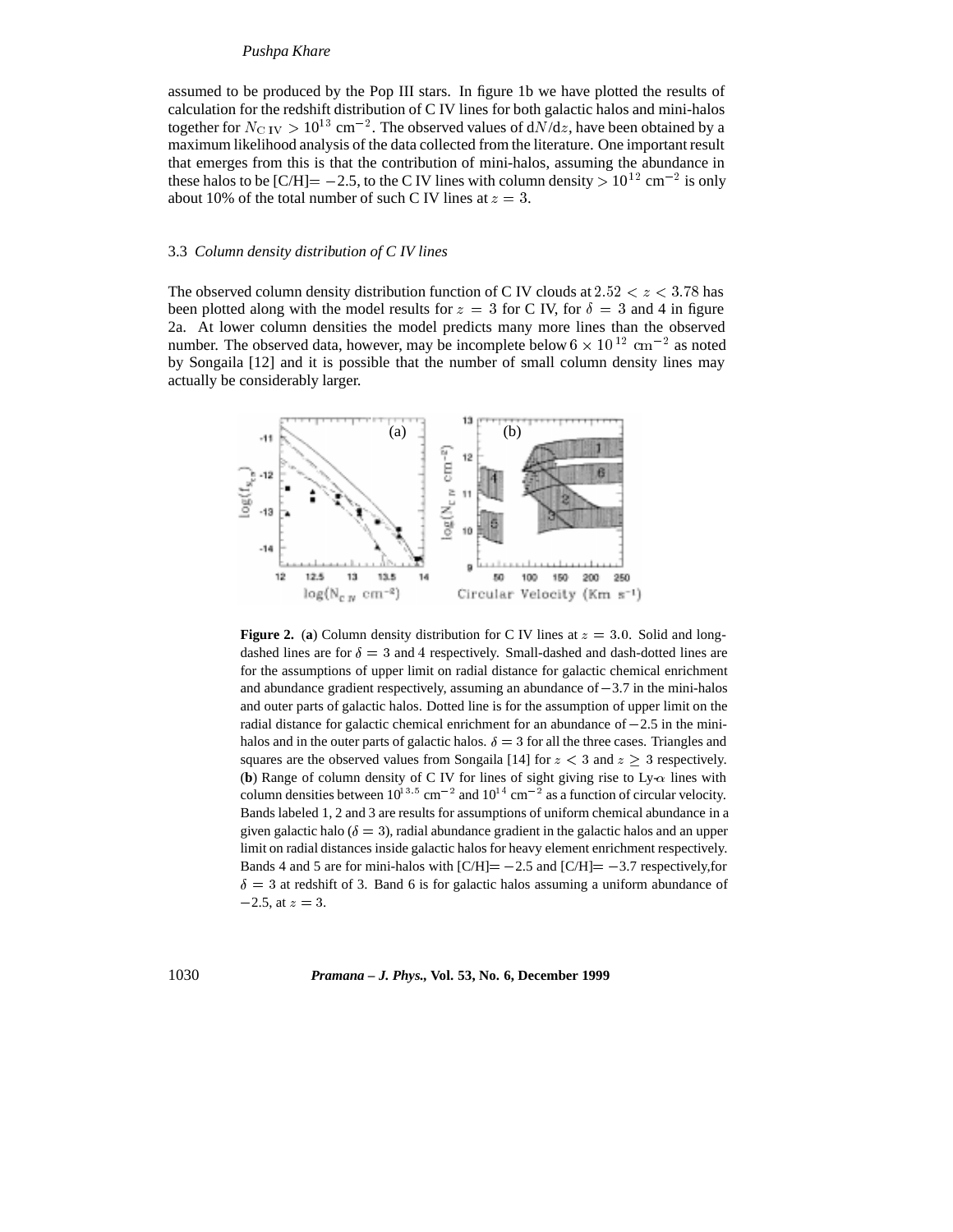#### 3.4 *Metal lines associated with low HI column density lines*

As mentioned above, Lu *et al* [8] have failed to detect C IV lines associated with HI lines having column density between  $10^{13.5}$  cm<sup>-2</sup> and  $10^{14}$  cm<sup>-2</sup>, (referred to below as 'associated C IV lines' or ACLs), between redshifts 2.2 and 3.6, and obtained an upper limit of  $10^{10.5}$  cm<sup>-2</sup> on the average column density of these lines. We have calculated the numbers of such Ly- $\alpha$  lines per line of sight per unit redshift interval for z between 2 and 4. These are between 30 and 130. The number of ACLs per unit redshift interval, per line of sight, is same as the number of  $Ly - \alpha$  lines. The range of column densities of the ACLs is plotted in figure 2b as a function of the circular velocity for the redshift of 3.

All the ACLs have a column density  $\geq 10^{11}$  cm<sup>-2</sup> and hence would have been observed by Lu *et al* [8]. We find that the abundance has to be less than  $-3.7$  with respect to the solar value for the column densities of ACLs produced by the mini-halos to be below  $10^{10.5}$  cm<sup>-2</sup>. The column density range for mini-halos for this value of abundance at  $z = 3$  is shown in figure 2b (band 5). The column densities of the ACLs produced by galactic halos will reduce if the chemical enrichment due to star formation is confined only to the inner parts of the galactic halos, the outer parts having an abundance (of  $-3.7$ ) same as the mini-halos. We therefore, considered two possibilities (i) an abundance gradient  $Z(r, z) = Z(0, z)e^{-2r/V_c}$  for the heavy elements produced in situ in the galaxies and (ii) an upper limit on the radial distance up to which in situ heavy element enrichment has occurred in the galaxies, given by  $r_{\text{max}}$  ( $V_c$ ,  $z$ ) =  $4V_c/(1 + z)$ . The column densities of the ACLs for these two assumptions are also shown in figure 2b for  $z = 3$ . Most of these would be below the sensitivity of detection, consistent with observations of Lu *et al* [8].

We have shown in figure 1b and 2a the redshift and the column density distribution of C IV lines for these two possibilities for  $\delta = 3.0$  at  $z = 3$ . We now discuss the implications of the results of Cowie and Songaila [13] for our results. For their mean value of  $7 \times 10^{-3}$ for  $N_{\rm C\ IV}/N_{\rm HI}$ , the range of column density of the ACLs is  $2.2\times10^{11}$  –  $7\times10^{11}$  cm<sup>-2</sup>. The lines produced by mini-halos for the assumed carbon abundance of  $\text{[C/H]} = -2.5$  (band 5) in figure 2b) are roughly consistent with this range. The C IV lines produced by the galactic halos for  $\delta = 3$  (band 1 in figure 2b), have higher column densities, again indicating lower or absence of chemical enrichment in the outer parts of the galactic halos due to in situ star formation. We have plotted in figure 2b (band 6) the range of C IV column density for the galactic halos assuming a uniform abundance of  $\text{[C/H]} = -2.5$ . These are consistent with the expected range of  $2.2 \times 10^{11} - 7 \times 10^{11}$  cm<sup>-2</sup>. Thus an abundance of -2.5 in the mini-halos as well as in the outer parts of the galactic halos due to an earlier generation of stars seems to be consistent with the results of Cowie and Songaila [13]. The C IV column density distribution at  $z = 3$ ,  $\delta = 3$ , for the assumption (ii) above, for this case is shown in figure 2a.

#### **4. Discussion and conclusions**

We have tried to understand the recent observations of  $Ly<sub>-\alpha</sub>$  forest lines and accompanying C IV lines, in the framework of hierarchical structure formation model. The predicted column density distribution of Ly- $\alpha$  clouds is found to be similar to the observed distribution. We have shown that the mini-halos would not contribute significantly to the number of C IV lines with column density  $> 10^{12}$  cm<sup>-2</sup> even if the heavy element abundance in

*Pramana – J. Phys., Vol.* 53, No. 6, December 1999 1031